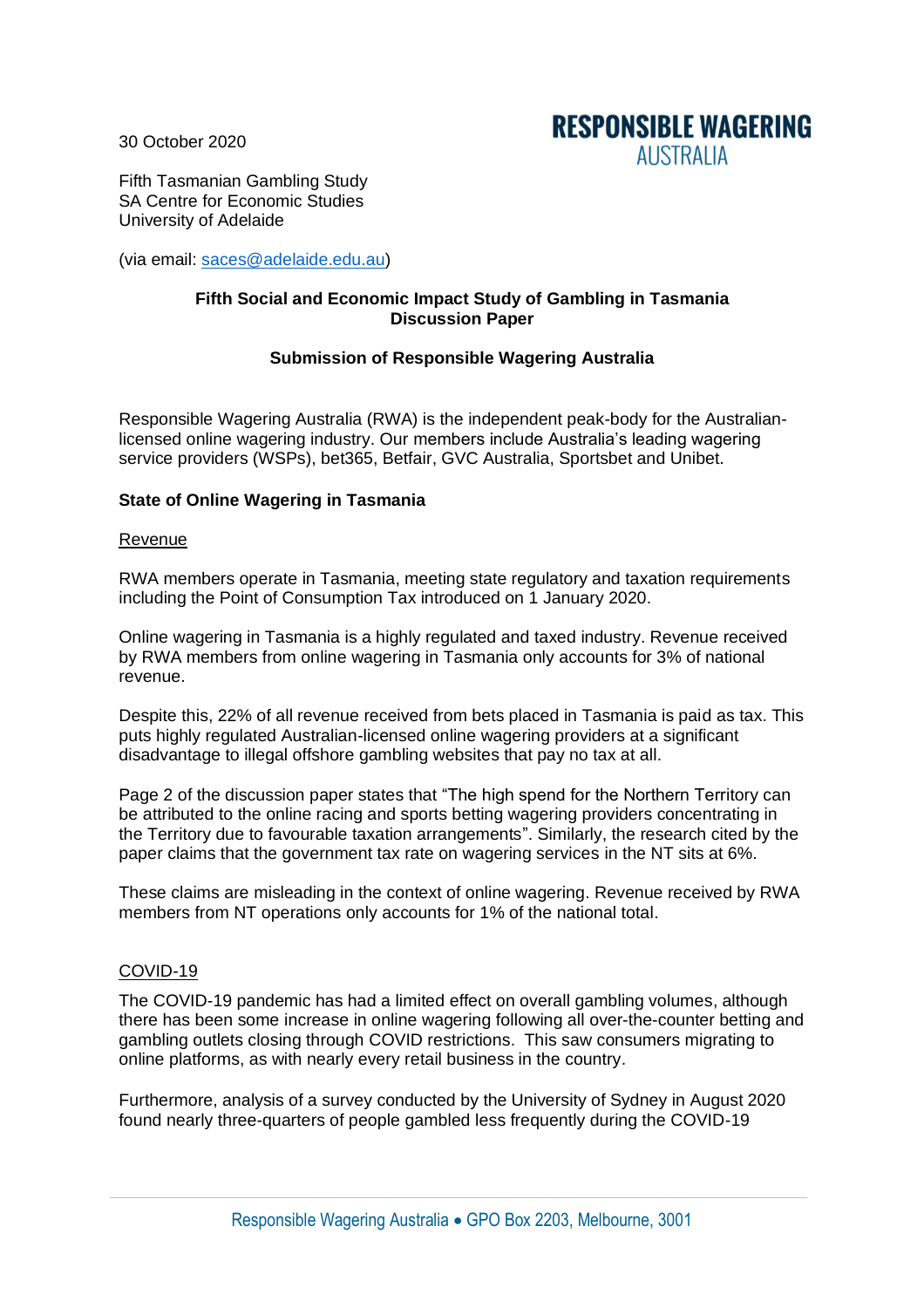shutdown.<sup>1</sup> The same analysis also found that most participants previously reporting gambling problems indicated that these problems had decreased since the COVID shutdown.

Critically, the University of Sydney research established that 60% of survey participants that reported past-year gambling problems indicated that such problems had decreased in severity during the shutdown.

Similar research conducted by the Australian Institute of Criminology also found that only 10% of those surveyed had increased their frequency of online gambling in March 2020, whilst 14% had decreased their participation. Furthermore, 60% of those surveyed who had placed bets in February 2020 decreased their wagering frequency in March compared to the first two months of the year.<sup>2</sup>

### Illegal offshore gambling websites deliberately targeting Australian consumers

A significant potential harm to Tasmanians participating in regulated recreational wagering is the presence of illegal overseas online gambling sites. Illegal online platforms entice Australian consumers by offering products prohibited in the Tasmanian market, such as inplay betting on sport. They pay no Tasmanian or federal taxes and make no contribution to the domestic sports and racing industry, nor do they share integrity information with sports and racing bodies.

All customers betting with licensed Australian online providers must have verified accounts and this is supported by a range of effective responsible gambling measures, such as deposit limits, time-outs, detailed activity statements and self-exclusion. Illegal offshore websites provide none of these consumer protections.

UK analysts H2 *Gambling Capital* determined that \$1.016 billion is spent by Australians annually on illegal overseas gambling websites, forgoing over \$360 million in federal and state taxes. These sites remain a fundamental threat to consumer safety and responsible gambling.

## National Consumer Protection Framework

The online wagering market in Australia is one of the most tightly regulated globally and provides Australians with unparalleled consumer protections. These protections have been further strengthened by the development of a National Consumer Protection Framework (NCPF) for Online Wagering agreed to by the Commonwealth, and state and territory governments.

RWA remains a strong advocate for the NCPF. The NCPF agreement resulted in ten new world-leading measures, which once fully implemented, will firm Australia's place as the global leader in protecting online wagering consumers.

The NCPF measures include:

- Prohibition of lines of credit being offered by wagering service providers.
- Prohibition of links between wagering and payday lending.

<sup>1</sup> https://www.sydney.edu.au/content/dam/corporate/documents/brain-and-mind-centre/usyd-covidgambling-research-report-aug-2020.pdf

<sup>2</sup> Brown R & Hickman A 2020. Changes in online gambling during the COVID-19 pandemic. Statistical Bulletin no. 25. Canberra: Australian Institute of Criminology. https://www.aic.gov.au/publications/sb/sb25